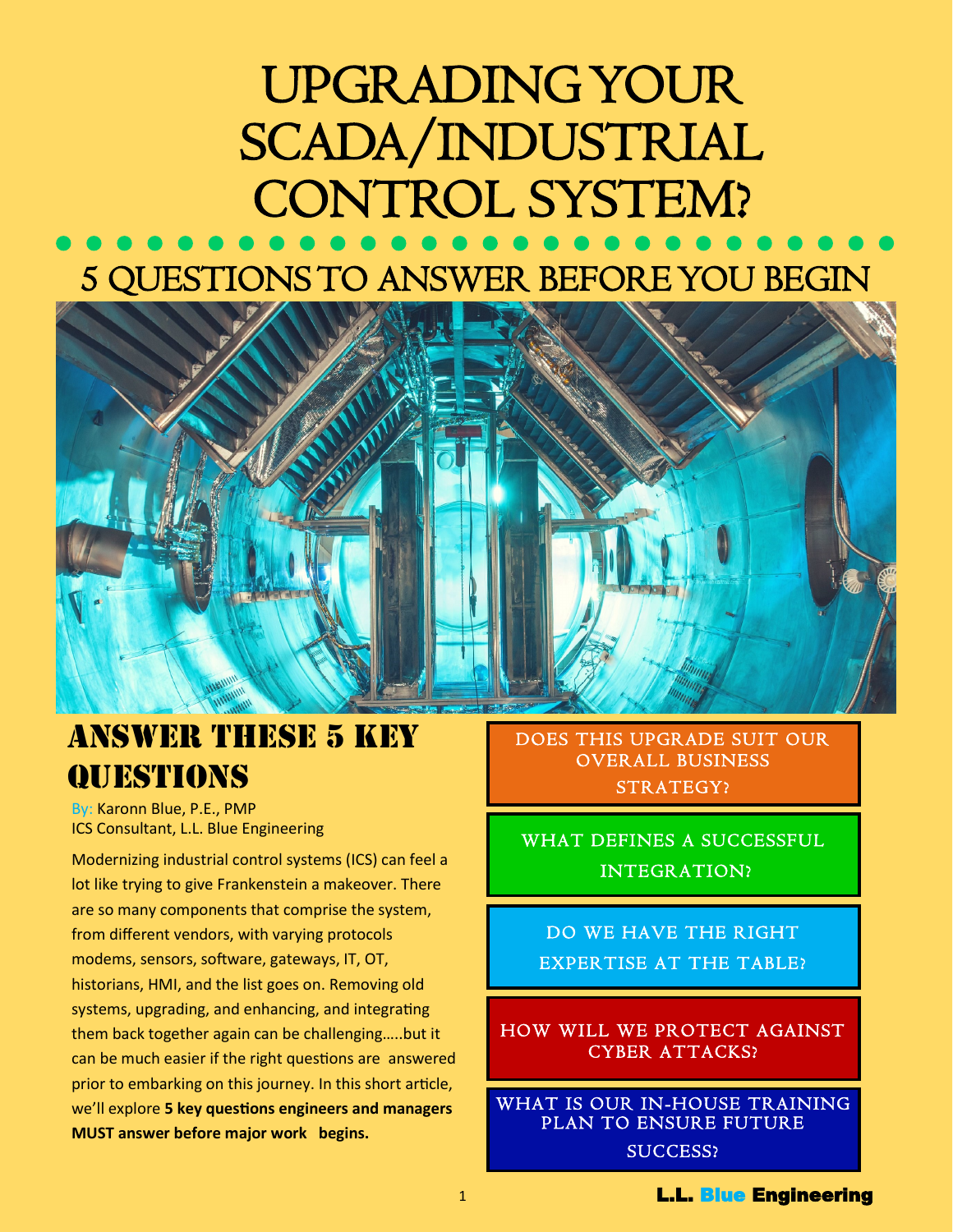#### DOES THIS UPGRADE SUIT OUR OVERALL BUSINESS STRATEGY?

While the end goal for manufacturers is to extract maximum profits from investment in people, equipment and facilities, developing a 5-to-10 year outlook for your industrial control systems can provide a path for increased safety, reliability and profitability.

#### **Here are a few considerations.**

**1. Flexibility.** Since ICS tend to remain in place for 10-20 years, the ICS architecture must allow for future add-ons. As technology advances, you'll be able to incorporate these additional features with less cost and effort.

**2. Mobile Technology.** Discuss with your team how this could help them save time. The decision to incorporate mobile technology into your ICS can be a huge win for your organization, but its integration must be well planned in order to maximize the benefits.

**3. Plan for Data Analytics.** As more and more companies move to cloud-based data storage, you will be prepared to take advantage of machine learning algorithms that can give your business a competitive edge.

#### DO WE HAVE THE RIGHT EXPERTISE AT THE TABLE?

Having a clear plan is a must for these types of projects. But the next critical piece is assembling the right team with the proper expertise.

**Here are 6 significant dream team components.**

**Executive Sponsor** – She must help create and sell the vision.

**Project Manager** – You must have a great one and give her the proverbial "Thor Hammer" to make decisions.

**Operations, Engineering and Maintenance – Must all have** a seat at the table, as they are critical stakeholders.

**ICS Consultant** – Develop a relationship with an ICS consultant who specializes in your types of projects and is an expert in designing clear and effective roadmaps. He can help uncover lots of hidden challenges.

**System Integrator** – Be sure your system integrator has processes and procedures to properly design and test the systems to catch errors prior to installation.

**Key Automation Vendors**— Bring in key automation vendors and leverage their engineering teams' expertise to help maximize value from your purchase.

### WHAT DEFINES A SUCCESSFUL INTEGRATION?

Thinking about the finished result before beginning complex projects, can be helpful for everyone involved. Are you seeking the modernization to lower cost, reduce downtime, improve productivity, provide redundancy, or replace obsolescence? The answer is likely all of the above, but you must be clear in communicating these outcomes. Although the details are yet to be defined, imagining how your organization will operate after the integration, gives team members a vision for the future as they begin their planning.

#### HOW WILL WE PROTECT AGAINST CYBER ATTACKS?

With the proliferation of cyber attacks like from Stuxnet, CrashOverride\Industroyer, WannaCry, ExPertr, and many others, everyone is scrambling to strengthen their systems to make them more cyber secure. And if you were to search for terms like ICS Cybersecurity software and ICS security, you'll find a host of vendors selling many different solutions.

**Consider these suggestions before you engage with vendors that sell cybersecurity solutions.**

**1. Develop a complete network architecture layout drawing** for your control system. If the network spans multiple locations, be sure the overview drawing clearly shows all the system links. Your cybersecurity solutions must be comprehensive and include your entire control system infrastructure.

**2. Include protection for wireless devices and networks.**  There are many techniques for bridging wireless networks, so be sure your entire network is protected from attacks.

**3. Have a plan for patching and updating.** This can be a significant effort after a project is completed, so plan the budget and manpower accordingly.

**4. Schedule regular vulnerability assessments.** These are a must and should be taken seriously. Once secure doesn't mean always secure, and the only way to verify is through periodic assessments.

**5. Automate reporting** as much as possible. Hundreds of man-hours can be saved yearly when reporting is automated.